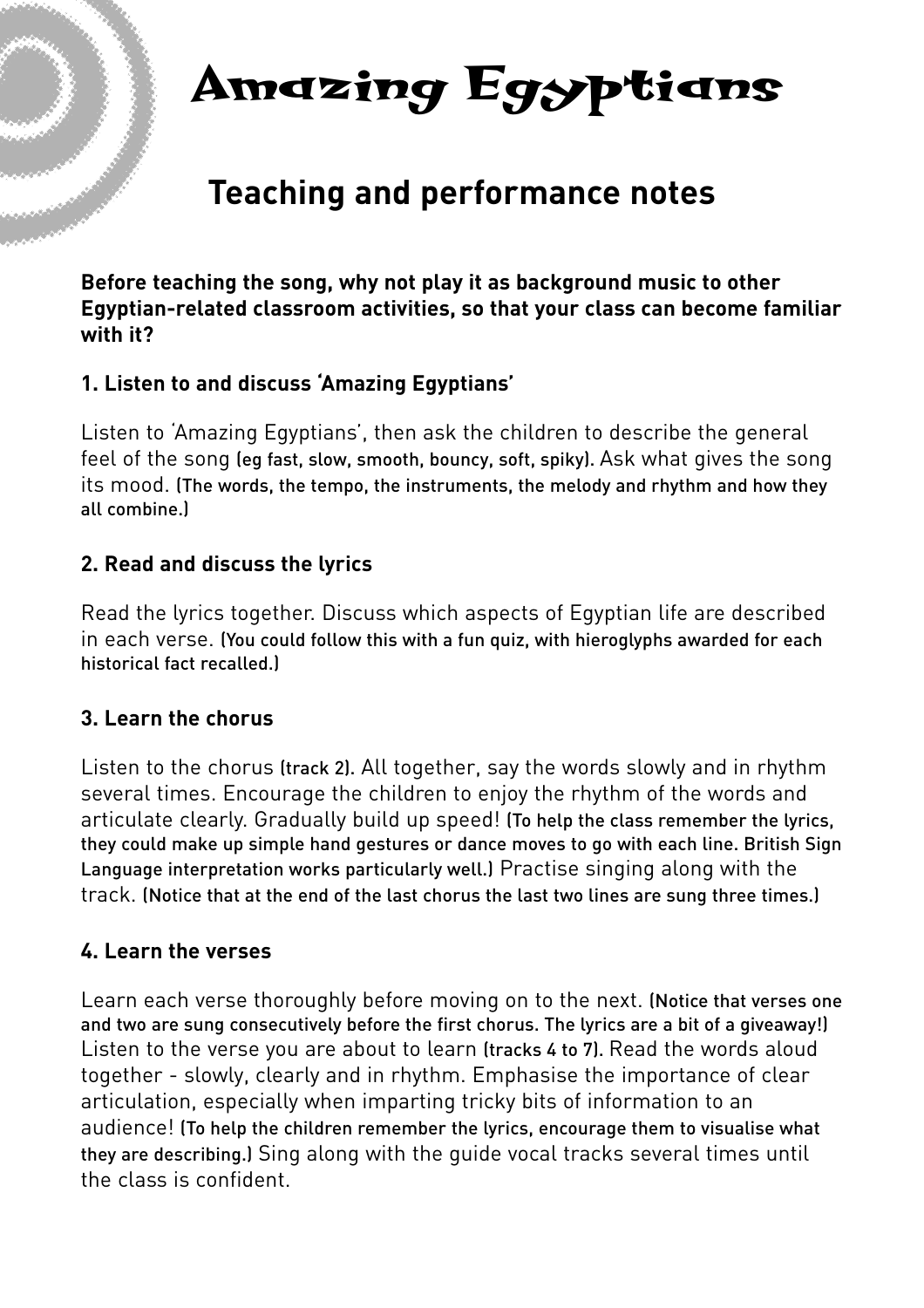## **5. Practise singing the whole song**

Once everyone is confident singing both the chorus and the verses along with the guide vocal track, practise singing with the backing track (track 11).

### **6. Add untuned percussion**

Using the downloadable/photocopiable parts and the untuned percussion track (track 10 ) teach the untuned percussion parts. There are three main percussion instruments used in the song: drum, tambourine and cymbal. In the choruses, both drum and tambourine play. In the verses, only the drum is heard. Notice the impact of the cymbal at the beginning of the second chorus. Cymbal crashes continue throughout the rest of the song, adding a majestic feel. Listen to the rhythms (track 10) and then practise beating or clapping each rhythm as a group. Practise playing the percussion parts along with the backing track (track 11).

# **7. Add tuned percussion**

There is one tuned percussion part (for either timpani or bass chime bars). It begins after four bars introduction and plays throughout. It copies the rhythm that underpins the whole song. Use the tuned percussion practice track (track 9) and the downloadble tuned percussion part to learn the part and then practise playing it along with the backing track (track 11).

### **8. Add the second voice part**

The second voice part comes in at the final chorus. Use track 7 to learn the part and then practice it with the guide vocal track (track 1). When this is secure, practice it with the backing track (track 11).

### **7. Prepare to perform**

Decide on a plan for the performance, recording as much detail as possible, i.e.